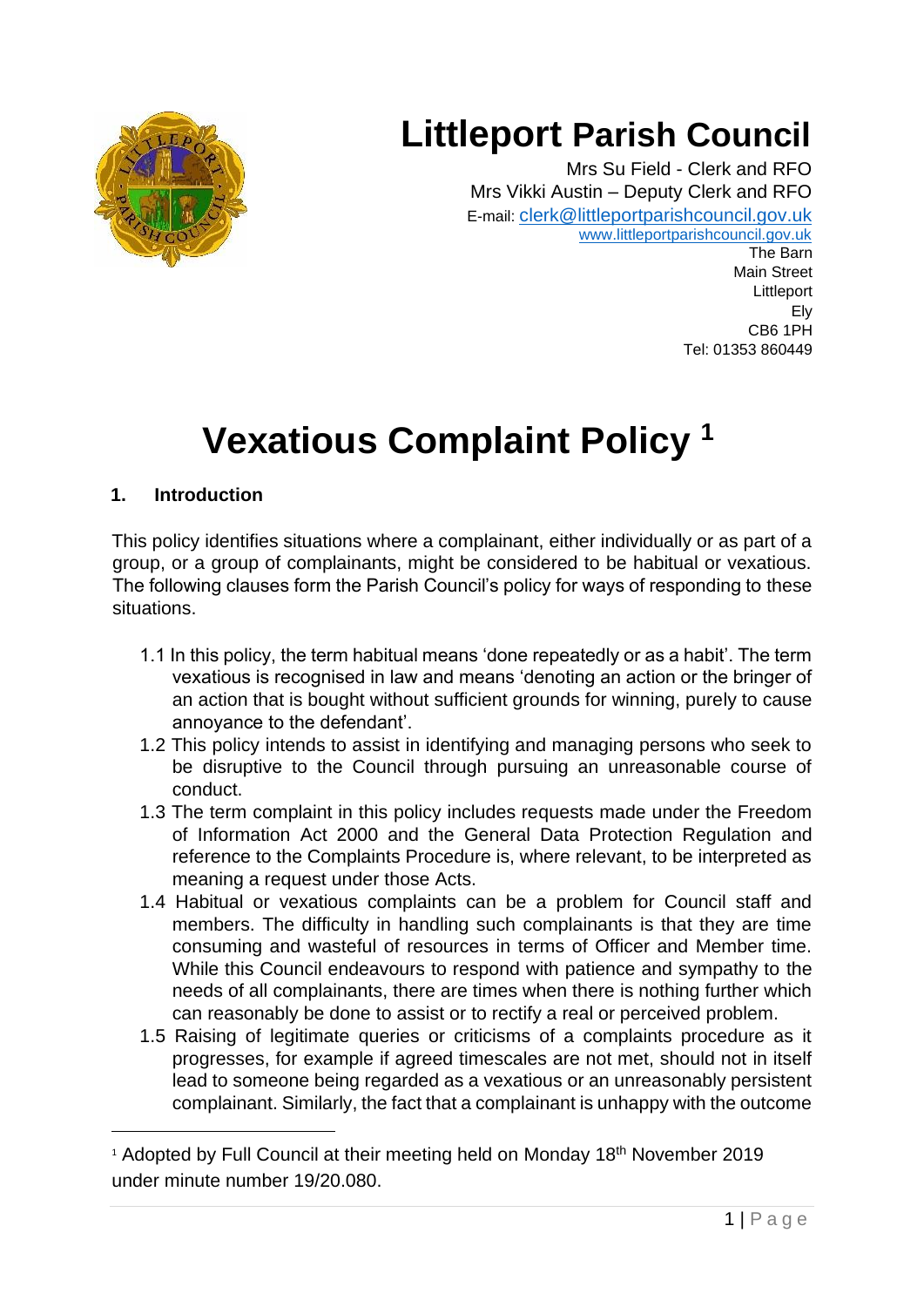of a complaint and seeks to challenge it once or more than once should not necessarily cause him or her to be labelled vexatious or unreasonably persistent.

1.6 The aim of this policy is to contribute to the overall aim of dealing with all complainants in ways which are demonstrably consistent, fair and reasonable.

## **2. Habitual of Vexatious Complainants**

For the purpose of this policy the following definitions of habitual or vexatious complainants will be used:

The repeated and/or obsessive pursuit of:

- a) unreasonable complaints and/or unrealistic outcomes; and/or
- b) reasonable complaints in an unreasonable manner.
- 2.1 Prior to considering its implementation the Council will send a copy of this policy to the complainant to give them prior notification of its possible implementation.
- 2.2 Where complaints continue, and have been identified as habitual or vexatious in accordance with the criteria set out in Section 3, the Council will seek agreement to treat the complainant as a habitual or vexatious complainant for the appropriate course of action to be taken. Section 4 details the options available for dealing with habitual or vexatious complaints.
- 2.3 The Clerk on behalf of the Parish Council will notify complainants, in writing, of the reasons why their complaint letter has been treated as habitual or vexatious and the action that will be taken.
- 2.4 The status of the complainant will be kept under review. If a complainant subsequently demonstrates a more reasonable approach, then their status will be reviewed.

#### **3. Definitions**

- 3.1 Littleport Parish Council defines unreasonable persistent and vexatious complainants as those complainants who, because of the frequency or nature of their contacts with the Council, hinder the Council's consideration of their or other people's complaints. The description 'unreasonably persistent' and 'vexatious' may apply separately or jointly to a particular complainant.
- 3.2 Examples include the way in which, or frequency with which, complainants raise their complaints with staff or how complainants respond when informed of the Council's decision about the compliant.
- 3.3 Features of an unreasonably persistent and/or vexatious complainant include the following (the list is not exhaustive, nor does one single feature on its own necessarily imply that the person will be considered as being in this category):

An unreasonably persistent and/or vexatious complainant may: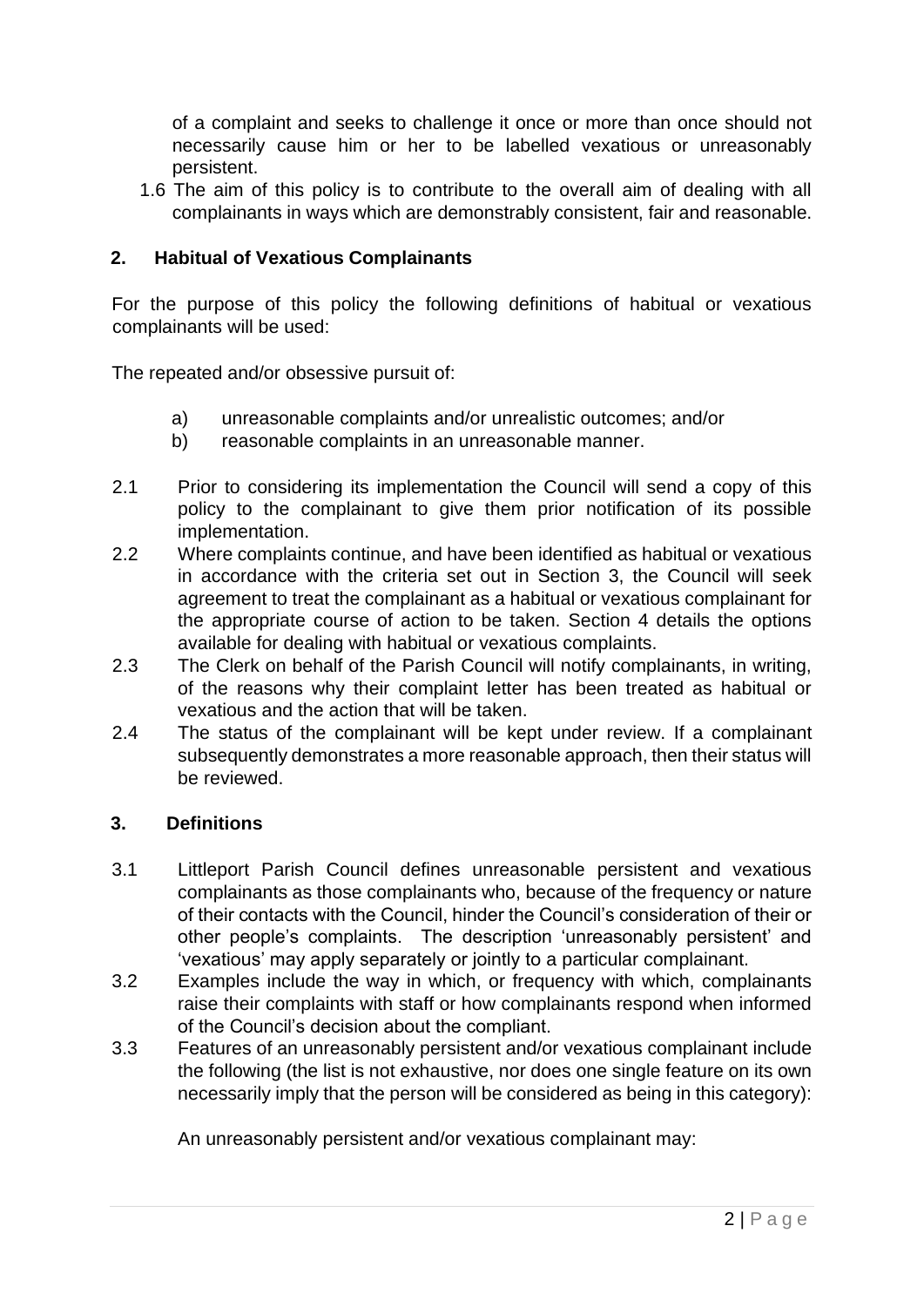- Have insufficient or no grounds for their complaint and be making the complaint only to annoy (or for reasons that he or she does not admit or make obvious).
- Refuse to specify the grounds of a complaint despite offers of assistance
- Refuse to co-operate with the complaints investigation process while still wishing their complaint to be resolved.
- Refuse to accept that issues are not within the remit of the complaints policy and procedure despite having been provided with information about the scope of the policy and procedure.
- Refuse to accept that issues are not within the power of the Council to investigate, change or influence.
- Insist on the complaint being dealt with in ways which are incompatible with the complaints procedure or with good practice (e.g. insisting that there must not be any written record of the complaint).
- Make what appear to be groundless complaints about the staff dealing with the complaints, and seek to have them dismissed or replaced
- Make an unreasonable number of contacts with the Council, by any means in relation to a specific complaint or complaints.
- Make persistent and unreasonable demands or expectations of staff and/or the complaints process after the unreasonableness has been explained to the complainant (an example of this could be a complainant who insists on immediate responses to questions, frequent and/or complex letters, faxes, telephone calls or e-mails).
- Harass or verbally abuse or otherwise seek to intimidate staff dealing with their complaint, in relation to their complaint by use of foul or inappropriate language or by the use of offensive and racist language or publish their complaints in other forms of media.
- Raise subsidiary or new issues whilst a complaint is being addressed that were not part of the complaint at the start of the complaint process.
- Introduce trivial or irrelevant new information whilst the complaint is being investigated and expect this to be taken into account and commented on.
- Change the substance or basis of the complaint without reasonable justification whilst the complaint is being addressed.
- Deny statements he or she made at an earlier stage in the complaint process.
- Are known to have electronically recorded meetings and conversations without the prior knowledge and consent of the other person(s) involved.
- Adopts a 'scattergun' approach, for instance, pursuing a complaint or complaints not only with the Council, but at the same time with, for example, a Member of Parliament, other Councils, elected Councillors of this and other Councils, the Council's Independent Auditor, the Standards Board, the Police, other public bodies or solicitors.
- Refuse to accept the outcome of the complaint process after its conclusion, repeatedly arguing the point, complaining about the outcome, and/or denying that an adequate response has been given.
- Make the same complaint repeatedly, perhaps with minor differences, after the complaints procedure has been concluded and insist that the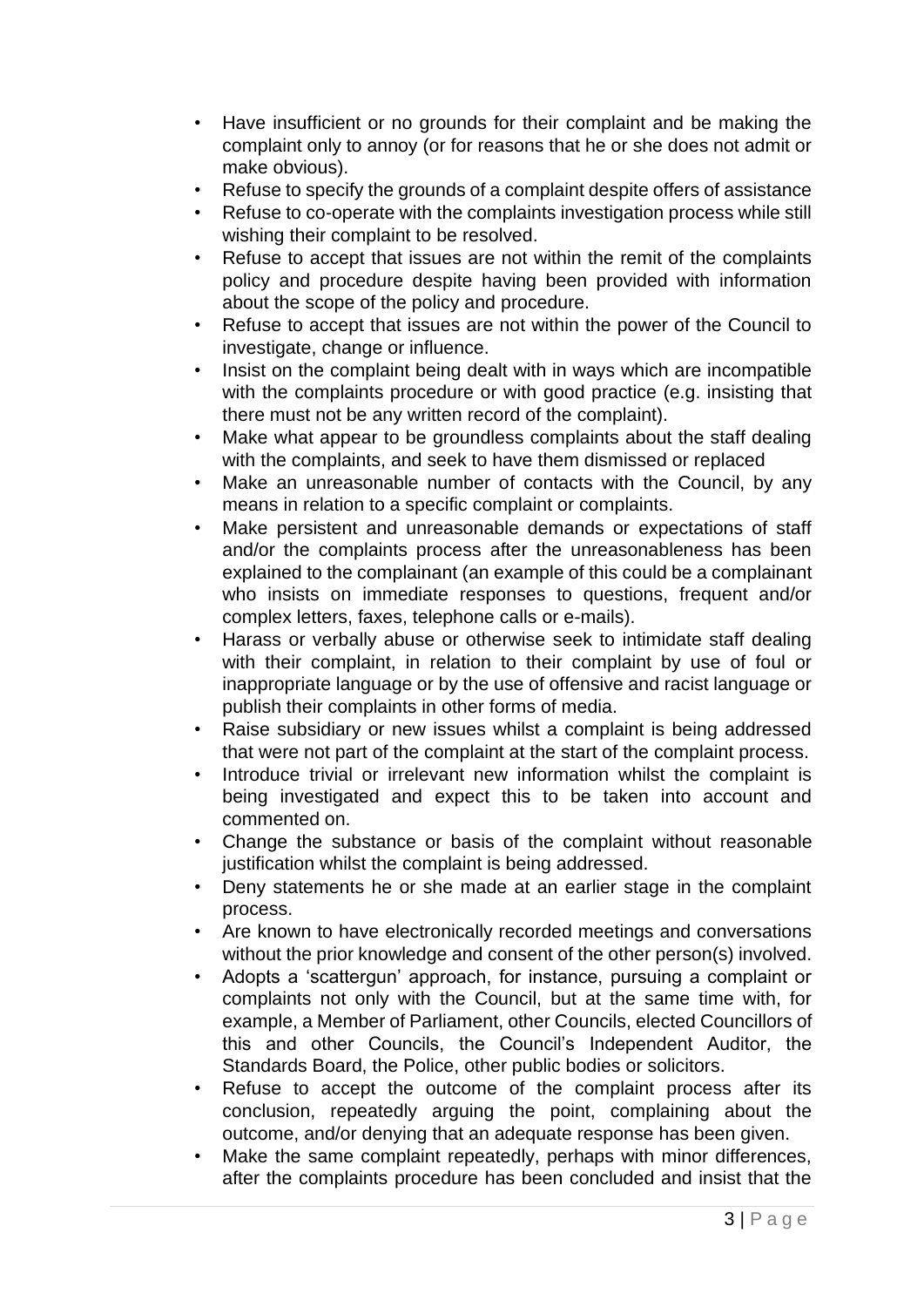minor differences make these 'new' complaints which should be put through the full complaints procedure.

- Persistently approach the Council through different routes or other persons about the same issues.
- Persist in seeking an outcome which Council has explained is unrealistic for legal or policy (or other valid) reasons.
- Refuse to accept documented evidence as factual.
- Complain about or challenge an issue based on an historic and/or an irreversible decision or incident.
- Combine some or all of these features.

## **4. Imposing Restrictions**

- 4.1 The Parish Council will ensure that the complaint is being, or has been, investigated properly according to the adopted complaints procedure.
- 4.2 In the first instance the Clerk will consult with the Chairman of the Council prior to issuing a warning to the complainant. The Clerk will contact the complainant in writing, or by e-mail, to explain why this behaviour is causing concern and ask them to change this behaviour and outline the actions that the Council may take if they do not comply.
- 4.3 If the disruptive behaviour continues, the Clerk will issue a reminder letter to the complainant advising them that the way in which they will be allowed to contact the Parish Council in future will be restricted. The Clerk will make this decision in consultation with the Chairman of the Council and inform the complainant in writing of what procedures have been put in place and for what period.
- 4.4 Any restriction that is imposed on the complainant's contact with the Council will be appropriate and proportionate and the complainant will be advised of the period of time over which that the restriction will be in place. In most cases restrictions will apply for between three to six months, but in exceptional cases this may be extended. In such cases the restrictions would be reviewed on a quarterly basis, or at the next Full Council Meeting.
- 4.5 Restrictions will be tailored to deal with the individual circumstances of the complainant and may include:
	- Banning the complainant from making contact by telephone except through a third party e.g. a solicitor, a Councillor or a friend acting on their behalf.
	- Banning the complainant from sending emails to individuals and/or all Council Officers and insisting they only correspond by postal letter.
	- Requiring contact to take place with one named member of staff only.
	- Restricting telephone calls to specified days and/or times and/or duration requiring any personal contact to take place in the presence of an appropriate witness.
	- Letting the complainant know that the Parish Council will not respond to or acknowledge any further contact from them on the specific topic of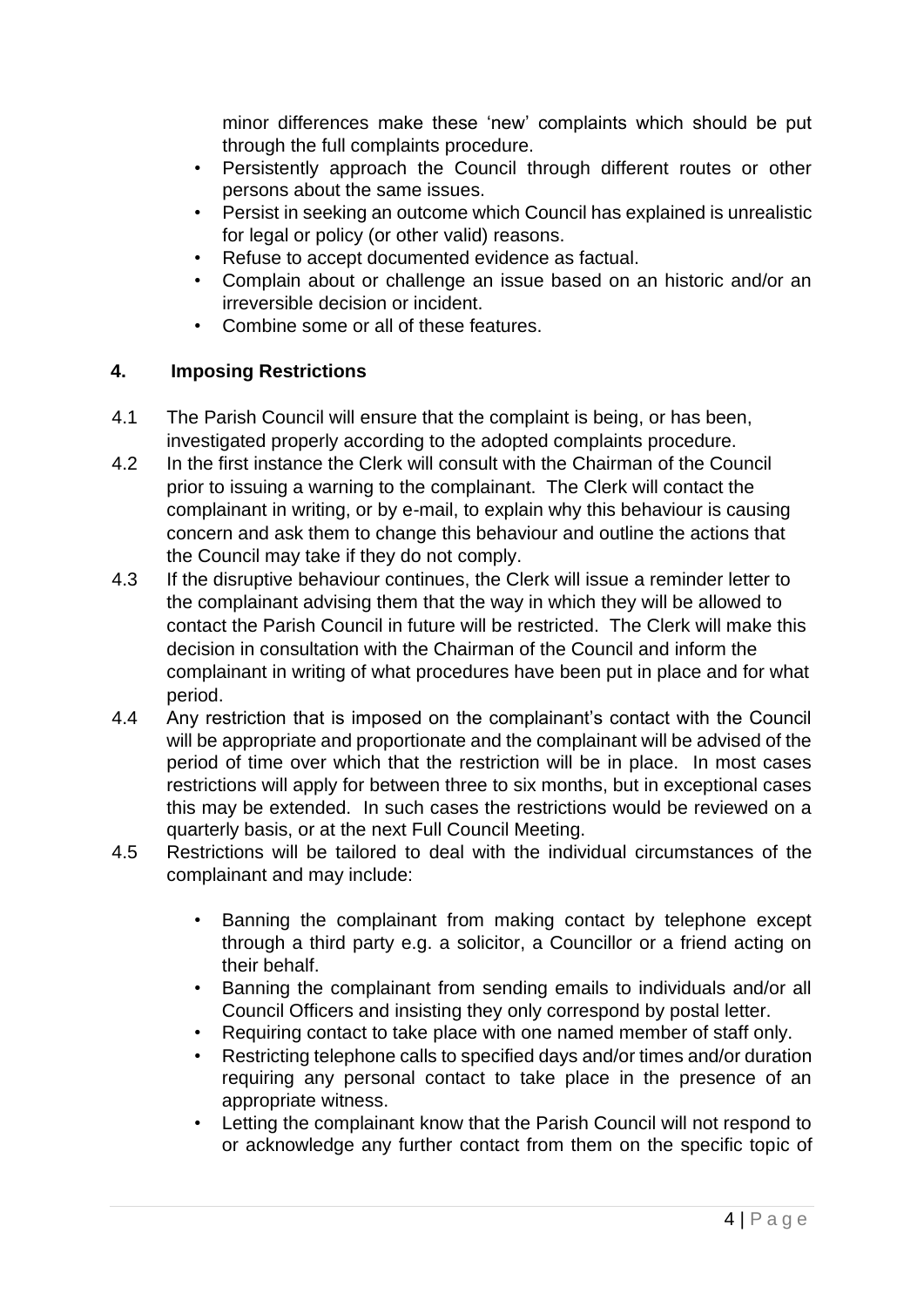that complaint (in this case, a designated member of staff will be identified who will read future correspondence).

- 4.6 When the decision has been taken to apply this policy to a complainant, the Clerk will contact the complainant in writing to explain:
	- Why the decision has been taken.
	- What action has been taken.
	- The duration of that action.
- 4.7 The Clerk will enclose a copy of this policy in the letter to the complainant.
- 4.8 Where a complainant continues to behave in a way that is unacceptable, the Clerk, in consultation with the Chairman of the Council may decide to refuse all contact with the complainant and stop any investigation into his or her complaint.
- 4.9 Where the behaviour is so extreme or it threatens the immediate safety and welfare of staff, other options will be considered, e.g. the reporting of the matter to the police or taking legal action. In such cases, the complainant may not be given prior warning of that action.

## **5. New complaints from complainants who are treated as abusive, vexatious or persistent**

- 5.1 New complaints from people who have come under this policy will be treated on their merits, The Clerk and the Chairman of the Parish Council will decide whether any restrictions that have been applied before are still appropriate and necessary in relation to the new complaint. A blanket policy is not supported, nor ignoring genuine service requests or complaints where they are founded.
- 5.2 The fact that a complainant is judged to be unreasonably persistent or vexatious, and any restrictions imposed on Council's contact with him or her, will be recorded and notified to those who need to know within the Council.

### **6. Review**

- 6.1 The status of a complainant judged to be unreasonably persistent or vexatious will be reviewed by the Clerk and the Chairman of the Parish Council after three months and at the end of every subsequent three months within the period during which the policy is to apply, or by the next Full Council Meeting.
- 6.2 The complainant will be informed of the result of this review if the decision to apply this policy has been changed or extended.

## **7. Record Keeping**

7.1 The Clerk will retain adequate records of the details of the case and the action that has been taken. Records will be kept of: